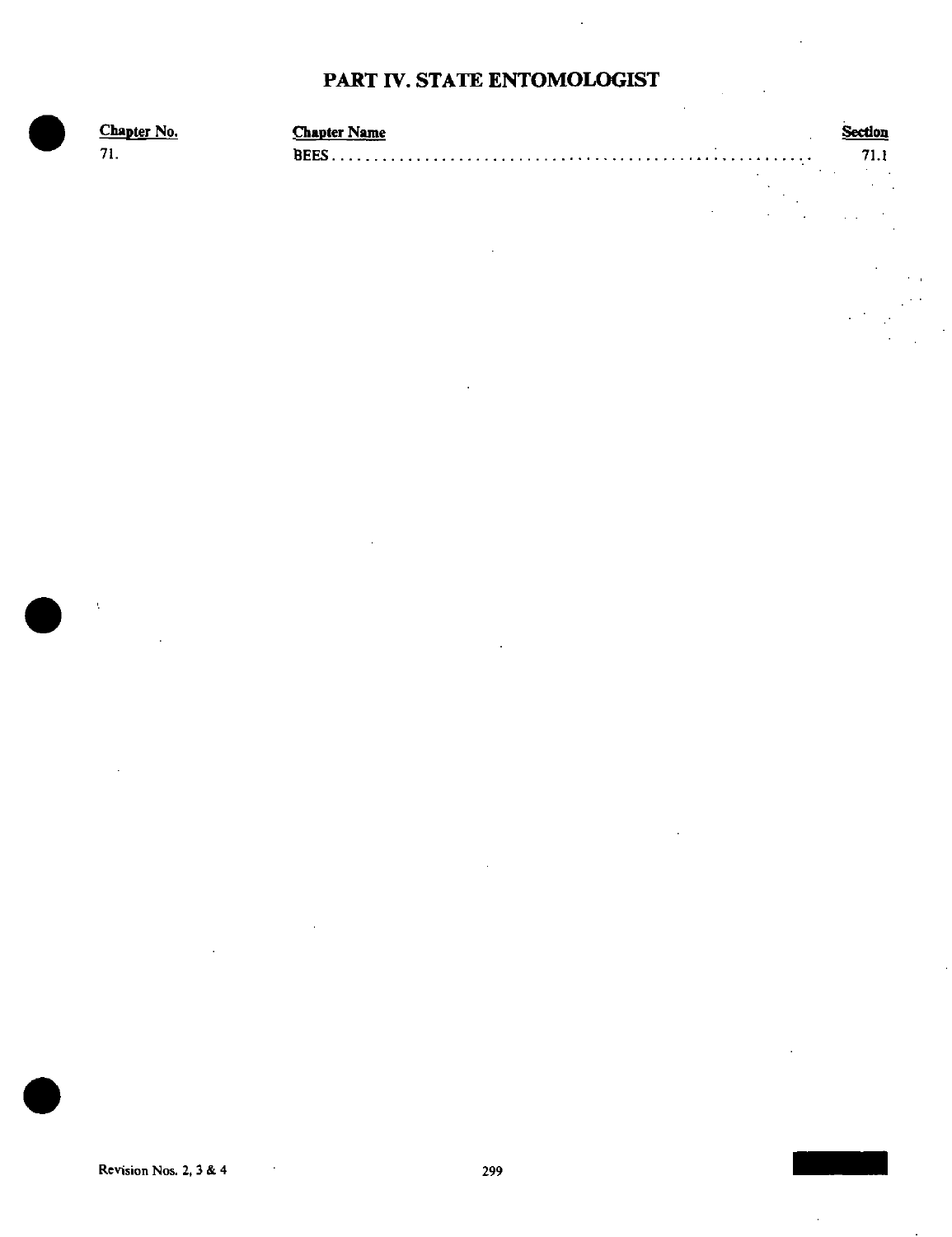$\sim$ 

 $\ddot{\phantom{a}}$ 

 $\sim$ 

 $\ddot{\phantom{a}}$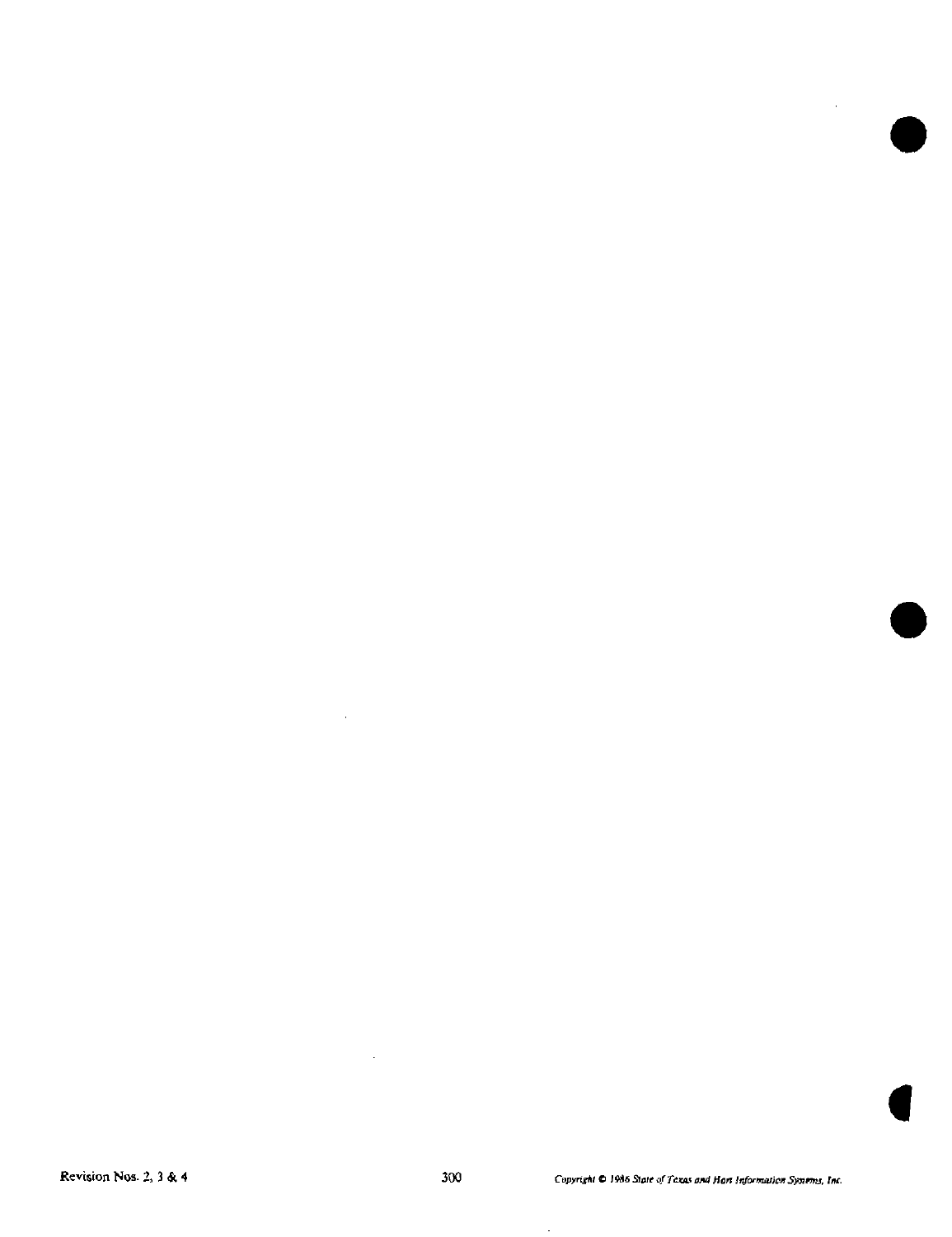# CHAPTER 71. BEES

# Section No. Section Name

### GENERAL PROVISIONS

71.1. Definitions.

### DISEASE CONTROL

71.11. Apiary Quarantine.

# PERMITS AND REGISTRATION

| 71.21. | Inspection of Queen Apiary. |
|--------|-----------------------------|
| 71.22. | Payment of Fees.            |
| 71.23. | Exemption from Fees.        |

## QUARANTINES

71.31. [RESERVED]

71.51. Complaints and Notification.<br>71.53. Public Testimony

Public Testimony

Antbority: The provisions of this Chapter 71 issued under Acts 1913, 33rd Leg., p. 96, effective July 1, 1913 {Texas Ov. St. art. 550). unless otherwise noted.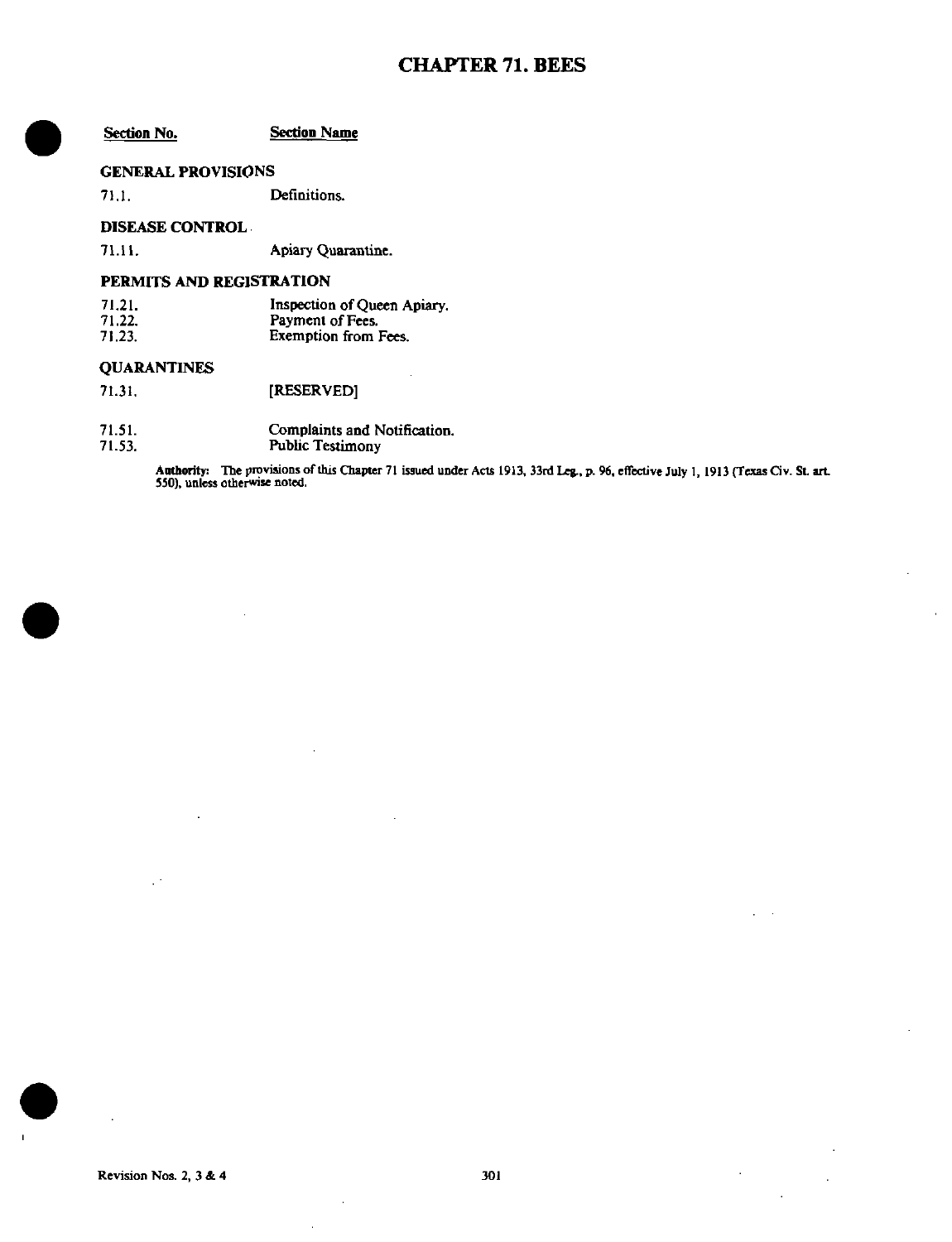# STATE ENTOMOLOGIST Pt. IV

 $\ddot{\phantom{a}}$ 

 $\overline{\phantom{a}}$ 

 $\hat{\mathcal{A}}$ 

 $\bar{z}$ 

 $\hat{\mathbf{r}}$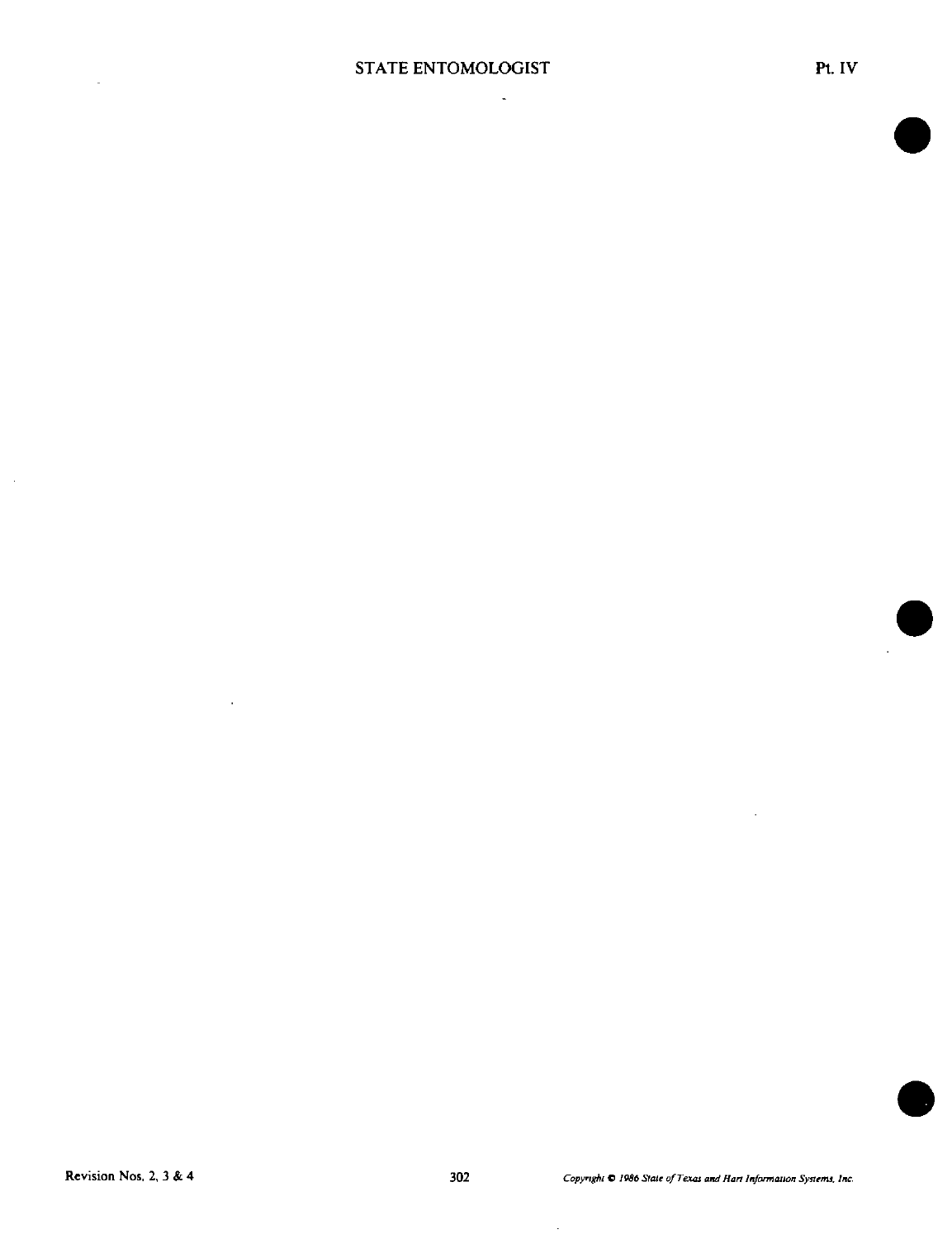### GENERAL PROVISIONS

### §71.1. Definitions.

The following words and terms, when used in this title, shall have the following meaning, unless the context clearly indicates otherwise:

Act-Texas Bee Law, Texas Agricultural Code, Chapter 131, (1981), as amended.

Apiary—A place where six or more colonies of bees or nuclei of bees are kept.

Bee—Any stage of the common honeybee. Apis mellifera species.

Colony—The hive and its equipment and appurtenances, including bees, comb, honey, pollen, and brood.

Director—The director of the Texas Agricultural Experiment Station.

Disease—American foulbrood, European foulbrood, or any other contagious or infectious disease of bees, or parasite or pest that affects bees or brood.

Equipmem—Hives, supers, frames, veils, gloves, tools, machines, or other devices for the handling and manipulation of bees, honey, pollen, wax, or hives, including storage or transporting containers for pollea, honey, or wax, or other apiary supplies used in the operation of an apiary or honey house.

Governing board—The Board of Regents of the Texas A&M University System.

Honey—The nectar of plants that has been transferred by, and is the natural product of, bees and that is in the comb or has been taken from the comb and is packaged in a liquid, crystallized, or granular form.

Nucleus—A small mass of bees and combs used in forming a new colony.

Person—Any individual, partnership, corporation, association, governmental subdivision, or public or private organization of any character.

Pollen—Dust-like grains formed in the anthers of flowering plants in which the male elements or sperm are produced.

Queen apiary—An apiary in which queen bees are reared or kept for sale, barter, or exchange.

State entomologist—The state entomologist appointed by the director or the designee of the state entomologist

Source: The provisions of this §71.1 adopted to be effective November 9, 1983, 8 TexReg 4482.

### DISEASE CONTROL

### §71.11. Apiary Quarantine.

- (a) . All apiaries wherein disease is known to exist may be quarantined by the state entomologist.
- (b) A quarantine of an apiary by the state entomologist shall be established by:
	- (1) notifying the person having custody or control of the apiary of the presence of disease; or
		- (2) placing quarantine signs on the location quarantined.
- (c) No bees, nuclei, combs, or equipment may be removed from a quarantined apiary except upon written authorization of the state entomologist.
- (d) A quarantine established by the state entomologist shall remain in force and effect until the state entomologist shall declare the quarantined apiary or location to be free from disease. The state entomologist shall review a quarantined apiary or location at least once every 30 days for the continued presence of disease.

Source: The provisions of this §71,11 adopted to be effective December 31, 1979, 4 TcxReg 4607; amended to be effective November 9, 1983, 8 TexReg 4482.

#### PERMITS AND REGISTRATION

### §71.21. Inspection of Qneen Apiary.

A person desiring a certificate of inspection for a queen apiary must file a written request for such inspection with the state entomologist prior to January 1 of the calendar year in which the inspection is desired. An inspection fee, as specified by the Act, §131.044, will be charged at the time of the request. Requests for inspection received after January 1 of the calendar year in which the inspection is desired may be accepted upon payment by the requestant of any incremental costs incurred by the state entomologist.

Source: The provisions of this §71.21 adopted to be effective December 31, 1979, 4 TexReg 4607; amended to be effective November 9, 1983. 8 TexReg 4482.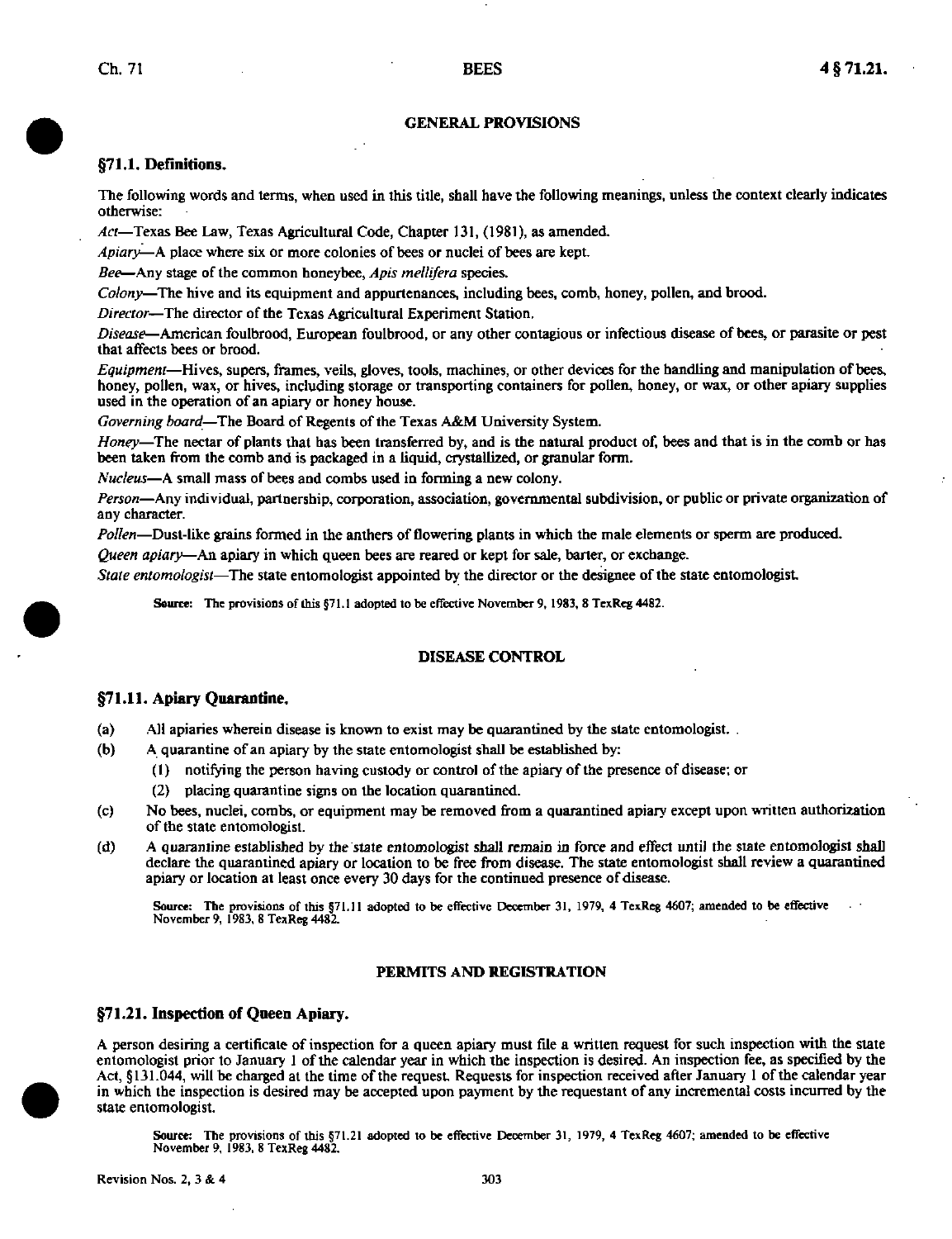### §71.22. Payment of Fees.

- (a) Ail checks or money orders remitted for the payment of any fees specified in Subchapter C of the Act, shall be made payable to the "Apiary Inspection Service."
- (b) In the event of delinquent payment for such fees, the state entomologist may:
	- (1) sue to collect the delinquent fee;
		- (2) revoke or rescind the permit or registration; and/or
		- (3) require a \$10 penalty for delinquent payment from the registrant or permittee.

Source: The provisions of this §71.22 adopted to be effective December 31, 1979, 4 TexReg 4607; amended to be effective November 9. 1983, 8 TexReg 4482.

### §71.23. Exemption from Fees.

An individual owning no more than 12 colonies of bees will be exempt from the \$25 intrastate permit fee provided for in the Act, §131.043.

Source: The provisions of this §71.23 adopted to be effective December 28, 1983, 8 TexReg 5275.

### QUARANTINES

### §71.31. (RESERVED]

### §71.51. Complaints and Notification.

 $\pm$ 

- (a) Beekeepers or other persons with a knowledge of or a formal complaint concerning the disease status of an apiary or relating to apiary equipment may notify: the Chief Apiarv Inspector. Entomology Department, Texas A&M University, College Station, Texas 77843, (409) 845-9714,
- (b) Complaints or notification [should.be s](http://should.be)ubmitted in writing and include the following information, to the extent it is known:
	- (1) name of beekeeper, person, or firm;
	- (2) address and phone number;
	- (3) location or site where the problem or receipt of diseased bees was noted;
	- (4) other information or evidence, as may be helpful to the Apiary Inspection Service in identifying and resolving a complaint.
- (c) Receipt of complaints will be acknowledged and the complainant periodically notified of progress and the final resolution. Firm(s) or person(s) designated or involved in the complaint may be notified, if it is in the best public interest in resolving the complaint.

Source: The provisions of this §71.51 adopted to be effective June 23, 1986, 11 TexReg 2643.

### §71.53. Public Testimony

- (a) Persons interested in commenting or reviewing action or activities of the Apiary Inspection Service are requested to notify the Apiary Inspection Service. Interested parties will be notified when meetings are scheduled or may request to meet with the chief apiary inspector.
- (b) The Apiary Inspection Service will notify the president of the Texas Beekeepers Association at least three working days prior to a public meeting. Other organizations interested in honey bees may contact the Apiary Inspection Service in writing, requesting advance meeting notification,

Source: The provisions of this §71.53 adopted to be effective June 23, 1986, 11 TexReg 2643.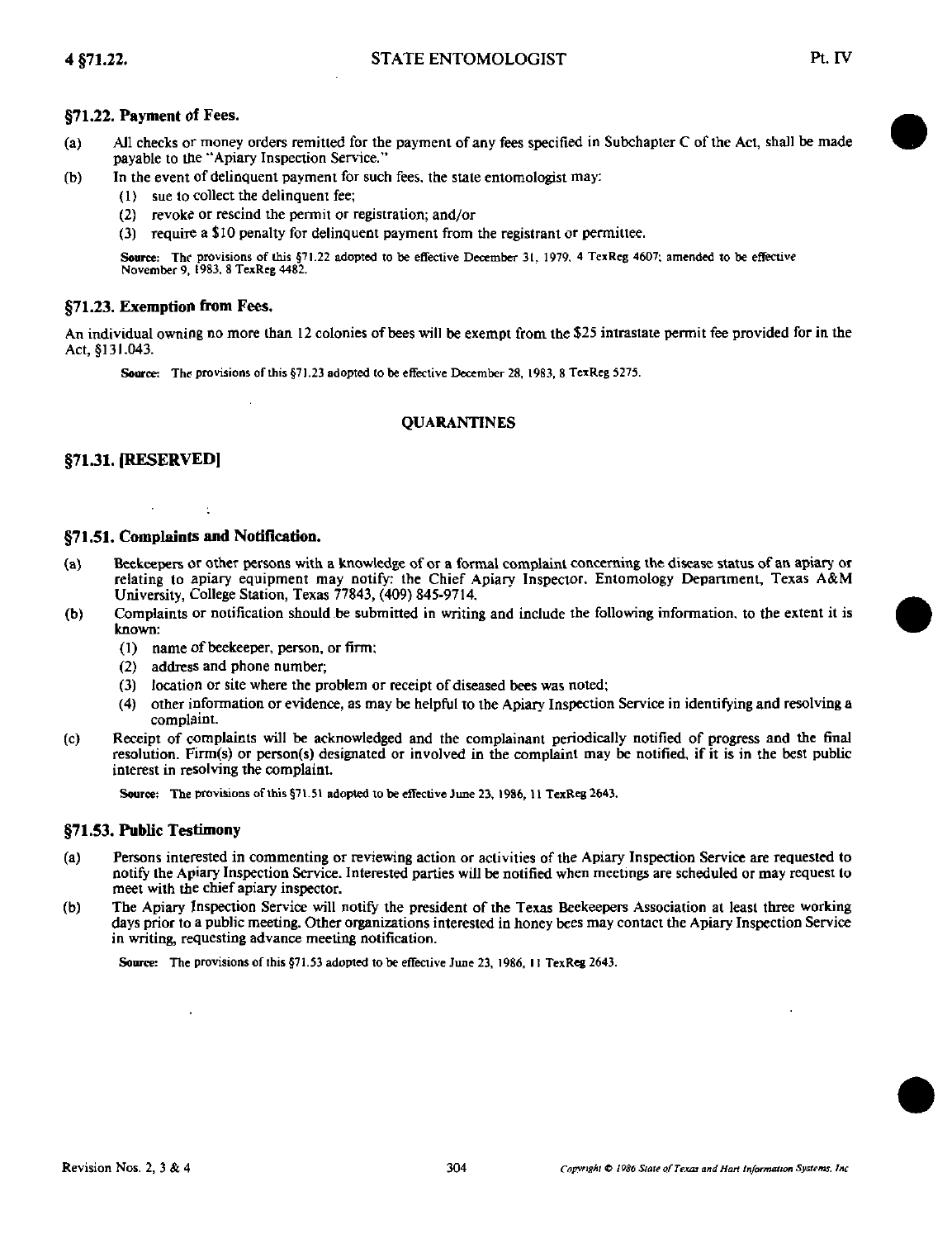### GENERAL PROVISIONS

### §71.1. Definitions.

The following words and terms, when used in this title, shall have the following meanings, unless the context clearly indicates otherwise:

Acl—Texas Bee Law, Texas Agricultural Code, Chapter 131, (1981), as amended.

Apiary—A place where six or more colonies of bees or nuclei of bees are kept.

Bee—Any stage of the common honeybee. Apis mellifera species.

 $Colony$ —The hive and its equipment and appurtenances, including bees, comb, honey, pollen, and brood.

Director—The director of the Texas Agricultural Experiment Station.

Disease—American foulbrood, European foulbrood, or any other contagious or infectious disease oif bees, or parasite or pest that affects bees or brood.

Equipment—Hives, supers, frames, veils, gloves, tools, machines, or other devices for the handling and manipulation of bees, honey, pollen, wax, or hives, including storage or transporting containers for pollen, honey, or wax, or other apiary supplies used in the operation of ah apiary or honey' house.

Governing board—The Board of Regents of the Texas A&M University System.

Honey—The nectar of plants that has been transferred by, and is the natural product of, bees and that is in the comb or has been taken from the comb and is packaged in a liquid, crystallized, or granular form.

Nucleus—A small mass of bees and combs used in forming a new colony.

Person—Any individual, partnership, corporation, association, governmental subdivision, or public or private organization of any character.

Pollen—Dust-like grains formed in the anthers of flowering plants in which the male elements or sperm are produced.

Queen apiary—An apiary in which queen bees are reared or kept for sale, barter, or exchange.

State entomologist-The state entomologist appointed by the director or the designee of the state entomologist.

Source: The provisions of this §71.1 adopted to be effective November 9, 1983, 8 TexReg 4482.

#### DISEASE CONTROL

### §71.11. Apiary Quarantine.

(a) Alt apiaries wherein disease is known to exist may be quarantined by the slate entomologist.

(b) A quarantine of an apiary by the state entomologist shall be established by:

- (1) notifying the person having custody or control of the apiary of the presence of disease; or
	- (2) placing quarantine signs on the location quarantined.
- $(c)$  No bees, nuclei, combs, or equipment may be removed from a quarantined apiary except upon written authorization of the state entomologist.
- (d) A quarantine established by the state entomologist shall remain in force and effect until the state entomologist shall declare the quarantined apiary or location to be free from disease. The state entomologist shall review a quarantined apiary or location at least once every 30 days for the continued presence of disease.'

Source: The provisions of this §71.11 adopted to be effective December 31, 1979, 4 TexReg 4607; amended to be effective November 9. 1983, 8 TexReg 4482.

#### PERMITS AND REGISTRATION

#### §71.21. Inspection of Queen Apiary.

A person desiring a certificate of inspection for a queen apiary must file a written request for such inspection with the state entomologist prior to January 1 of the calendar year in which the inspection is desired. An inspection fee, as specified by the Act, §131.044, will be charged at the time of the request. Requests for inspection received after January 1 of the calendar year in which the inspection is desired may be accepted upon payment by the requestant of any incremental costs incurred by the state entomologist.

Source: The provisions of this §71.21 adopted to be effective December 31, 1979. 4 TexReg 4607; amended to be effective November 9. 1983, 8 TexReg 4482.